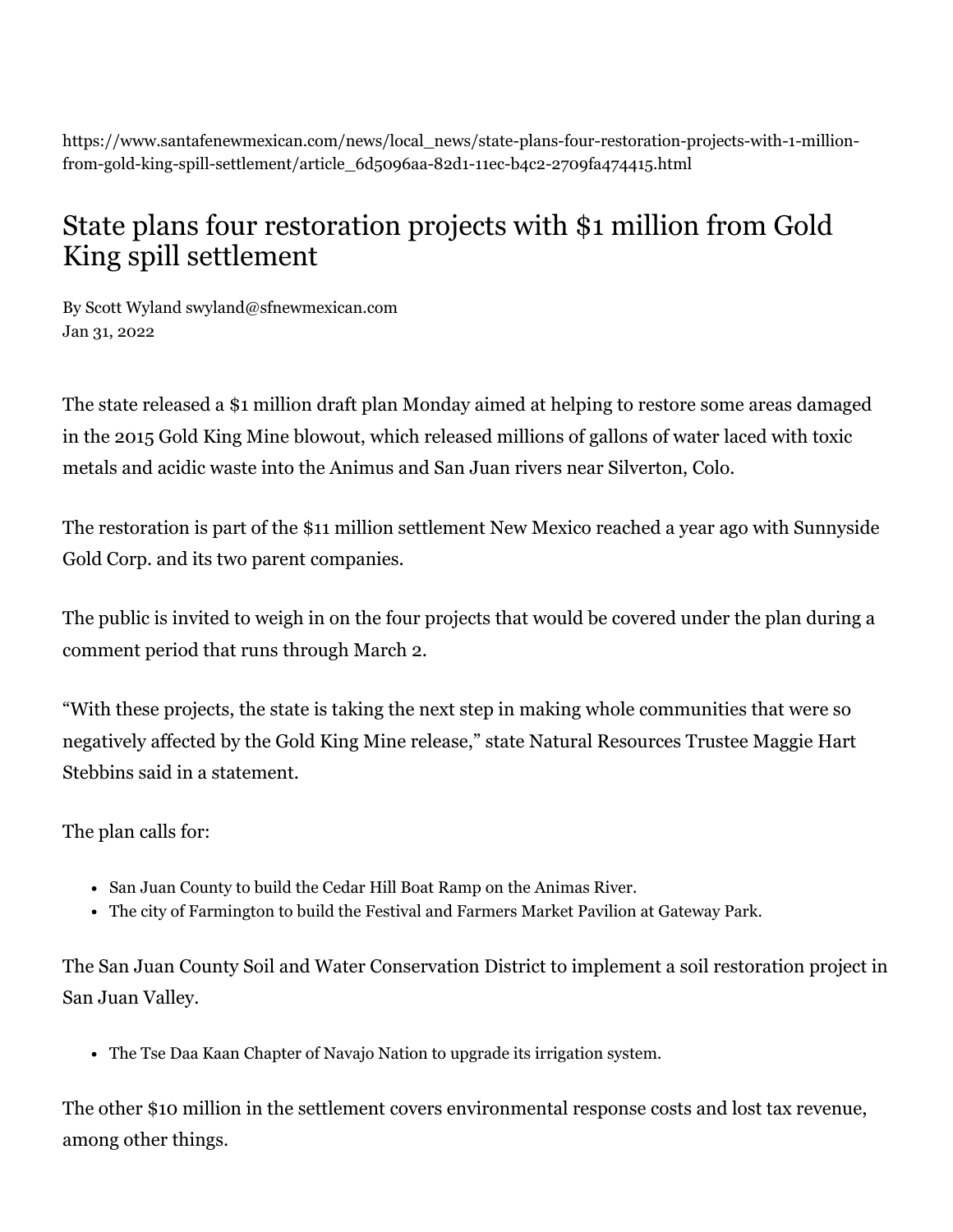Sunnyside Gold oversaw construction of the bulkheads that led to mines filling with acidic water.

State officials also blame the U.S. Environmental Protection Agency because its workers and contractors caused the spill while trying to drain ponds near the mine's entrance.

The state has sued the EPA and its contractors, alleging gross negligence, nuisance and trespassing, as well as violations of federal environmental laws.

The case against the EPA is expected to go to trial in the coming year.

New Mexico, local governments and tribal nations incurred hefty costs cleaning up the contamination. The pollution harmed the agricultural, recreation and tourism industries in the state's northwest corner, Hart Stebbins said.

Although testing shows water used to irrigate crops in the Animas Valley is now safe, farmers continue to see lower sales due the stigma from the toxic spill, state regulators say.

"We are honoring the requests of area residents in funding these projects that will benefit farmers who still struggle with the lingering stigma of the spill and residents who use the river for recreation," Hart Stebbins said.

## If You Go

## **How to submit comments on proposed restoration projects**

Comments should be addressed to:

Michelle Hunter, New Mexico Office of Natural Resources Trustee, at nm.onrt@state.nm.us or at 121 Tijeras Avenue NE, Suite 1000, Albuquerque, NM 87102.

They should refer to the Draft Restoration Plan for the Gold King Mine Release.

Comments must be received in writing by 5 p.m., March 2 to be considered.

For more information on the settlement visit:

<https://onrt.env.nm.gov/gold-king-mine-and-bonita-peak-mining-district/> or [https://www.env.nm.gov/wp-content/uploads/2021/01/2021-01-13-State-reaches-11-million-settlement](https://www.env.nm.gov/wp-content/uploads/2021/01/2021-01-13-State-reaches-11-million-settlement-over-Gold-King-Mine-disaster.pdf)over-Gold-King-Mine-disaster.pdf.